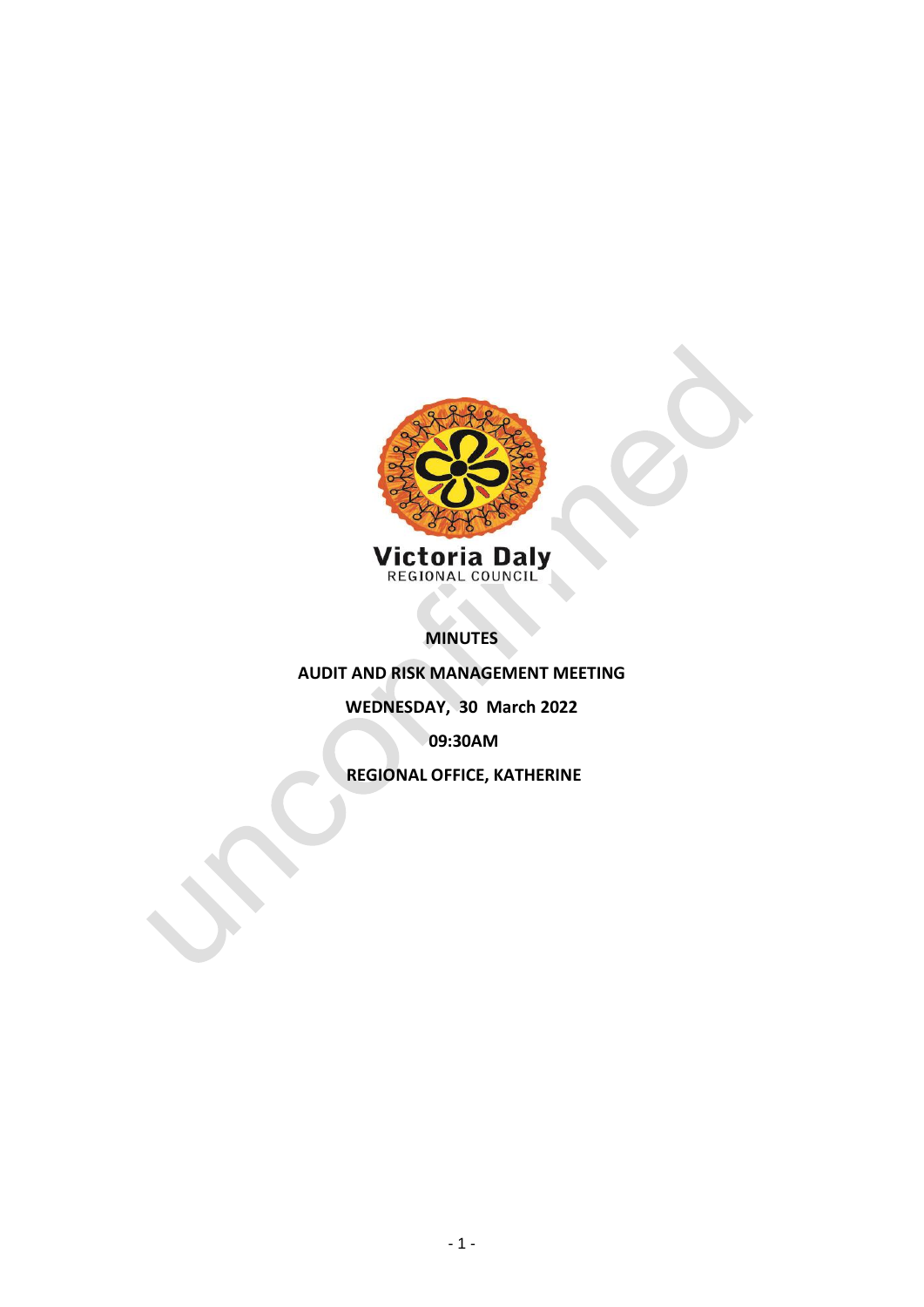

# **VICTORIA DALY REGIONAL COUNCIL DISCLAIMER**

No responsibility is implied or accepted by the Victoria Daly Regional Council for any act, omission or statement or intimation occurring during Council or committee meetings.

The Victoria Daly Regional Council disclaims any liability for any loss whatsoever and howsoever caused arising out of reliance by any person or legal entity on any such act, omission or statement or intimation occurring during Council or committee meetings.

Any person or legal entity who acts or fails to act in reliance upon any statement, act or omission made in a Council or committee meeting does so at that person's or legal entity's own risk.

In particular and without detracting in any way from the broad disclaimer above, in any discussion regarding any planning application or application for a licence, any statement or intimation of approval made by any member or officer of the Victoria Daly Regional Council during the Course of any meeting is not intended to be and is not taken as notice of approval from the Victoria Daly Regional Council.

The Victoria Daly Regional Council advises that anyone who has any application lodged with the Victoria Daly Regional Council shall obtain and should only rely on **WRITTEN CONFIRMATION** of the outcome of the application, and any conditions attaching to the decision made by the Victoria Daly Regional Council in respect of the application.

Russell Anderson **Chief Executive Officer**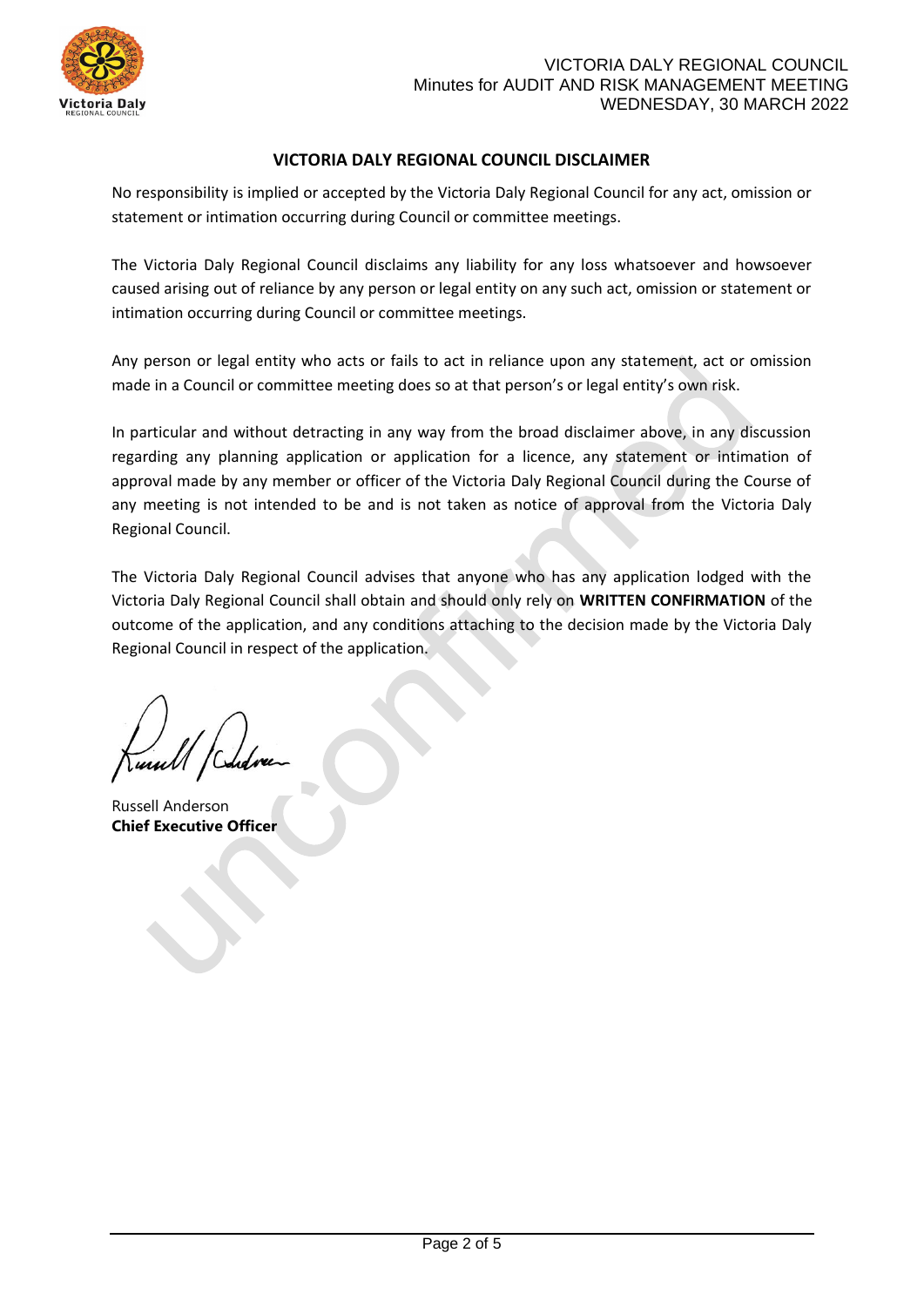

# VICTORIA DALY REGIONAL COUNCIL Minutes for AUDIT AND RISK MANAGEMENT MEETING WEDNESDAY, 30 MARCH 2022

### **MINUTES**

### **AUDIT AND RISK MANAGEMENT MEETING**

### **WEDNESDAY 30 MARCH 2022**

### **09:00AM**

### **REGIONAL OFFICE, KATHERINE**

### **PRESENT**

### **MEMBERS**

# **STAFF PRESENT**

Chief Executive Officer **Russell Anderson** Director of Corporate Services<br>
Manager of Executive Services<br>
Michelle Will Manager of Executive Services Senior Accountant **Senior** Jackson Bernard A/Director of Operations **Jocelyn Moir** 

Chair Mr John De Koning Member Member Music Maxine Bright Deputy Mayor Cr Shirley Garlett Councillor Councillor Councillor Councillor

**ELECTED MEMBERS PRESENT**  Councillor Councillor Cr Andrew McTaggart

Mayor **Brian Pedwell** 

### **GUESTS**

### **The Chairperson opened the meeting at 09:32am**

#### **APOLOGIES AND LEAVE OF ABSENCE**  Nil

### **DISCLOSURES OF INTEREST – MEMBERS, COUNCILLORS AND STAFF**

There were no declarations of interest at this Audit and Risk Management meeting.

The Chairperson welcomed attendees to the Audit and Risk Management Committee meeting and briefed the Committee in regard to the ARMC Terms of Reference which is in the process of being reviewed and updated to align with the *Local Government Act 2019*.

### **CONFIRMATION OF MINUTES**

### **Minutes of the Audit and Risk Management Meeting held on 11 November 2021**

### **RECOMMENDATION:**

**That** the minutes be taken as read and be accepted as a true record of the Meeting.

Moved: Deputy Mayor Shirley Garlett Seconded: Cr Macleod Resolution: Carried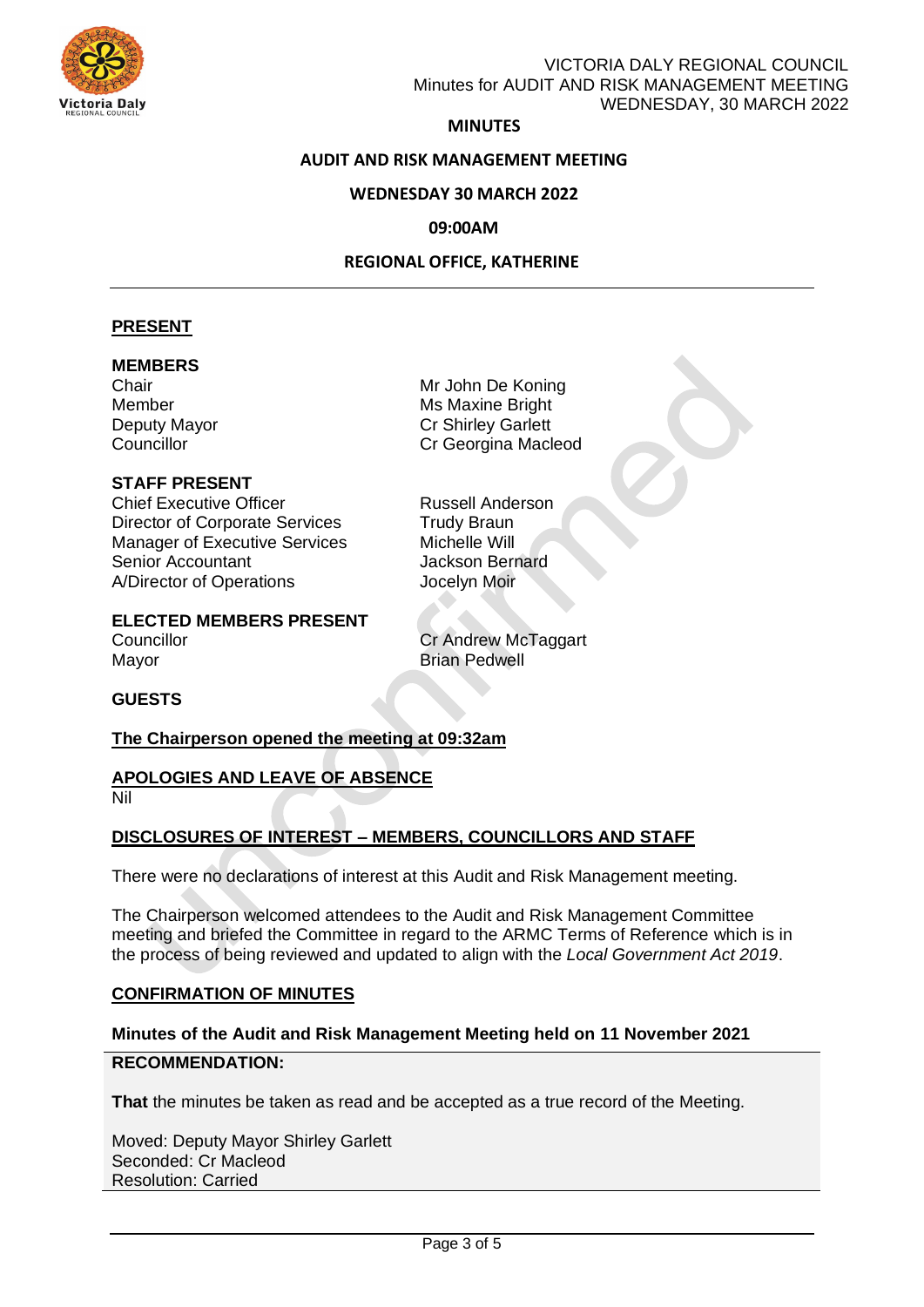

# **REPORTS TO COMMITTEE**

The Chairperson explained to the Committee that some policies were provided as templates or sample documents by the Department of the Chief Minister and Cabinet.

There are two streams of policies which are implemented to allow a separation of powers. Some policies are operational in nature and the Chief Executive Officer is responsible for those policies.

The Chief Executive Officer provided an update regarding the process of adopting new policies in accordance with the *Local Government Act 2019*. The Department of the Chief Minister and Cabinet has been supportive in the review process of the policies to date.

Discussion regarding the Local Authority Desktop review took place.

The Chairperson requested that any comment or feedback on the new operational policies be sent to the Governance Manager for receipt and review.

### **1) New Operational Policies**

**Motion:**

A. That the New Operational Policies report is received and noted

Moved: Deputy Mayor Shirley Garlett Seconded: John De Koning Resolution: Carried

Action Item: Feedback on all policies due by Friday 15 April 2022 (feedback to be sent to Governance Manager).

| 2) | <b>Progress Report</b> |  |
|----|------------------------|--|
|----|------------------------|--|

**Motion:**

A. That the Progress Report is received and noted

Moved: Cr Macleod Seconded: Maxine Bright Resolution: Carried

Recommendation that some policies, which are covered by others, be removed from the list and added into an additional column, better reflecting council's progress.

Action Item: Governance Manager to provide an updated Policy Revision Schedule to Council and the ARMC in May reflecting the recommendation.

| 3) | <b>Policy Revision Schedule</b>                            |
|----|------------------------------------------------------------|
|    | <b>Motion:</b>                                             |
|    | A. That the Policy Revision Schedule is received and noted |
|    | Moved: John De Koning                                      |
|    |                                                            |